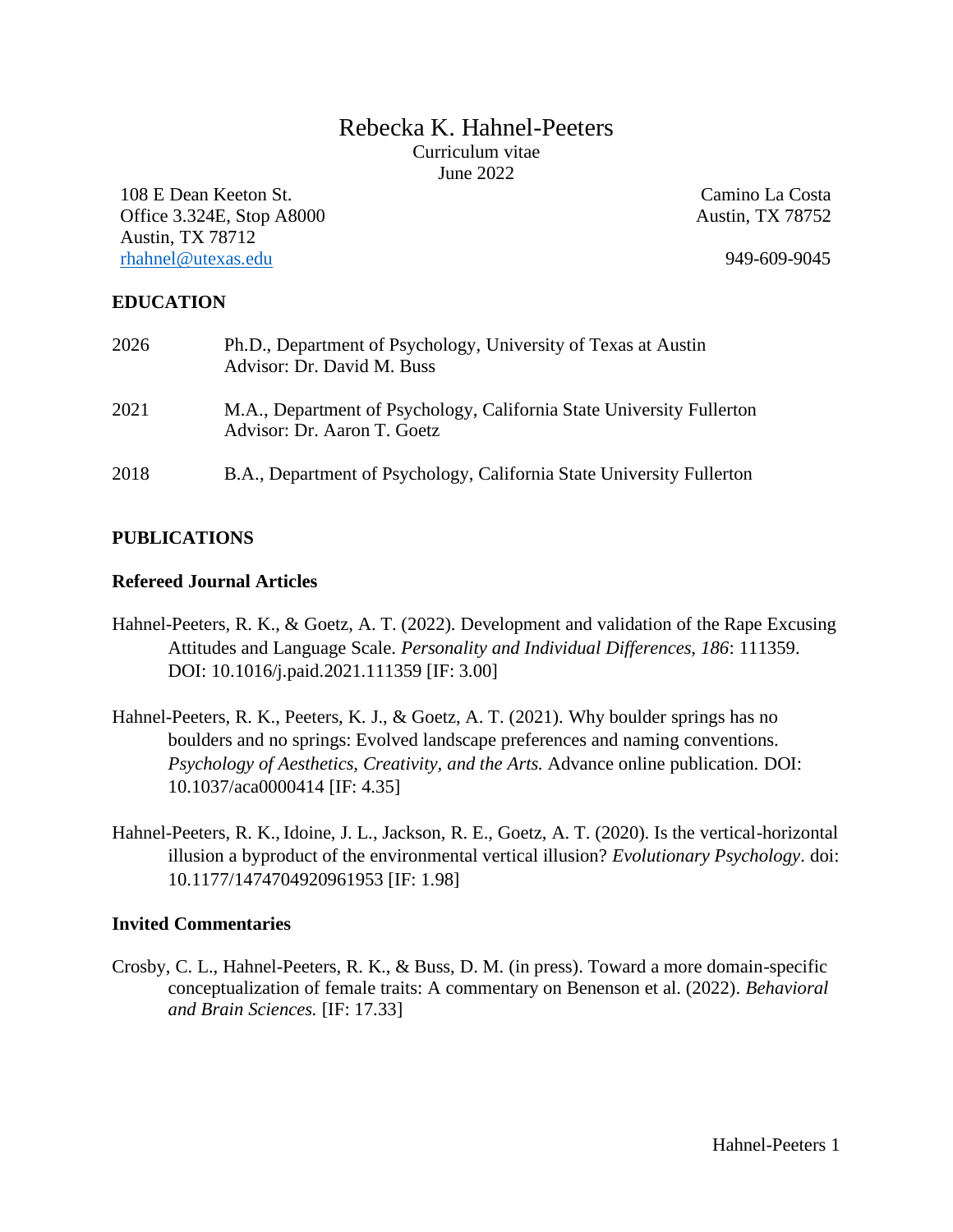### **Manuscripts In Review**

- $^{\dagger}$ Hahnel-Peeters, R. K.,  $^{\dagger}$ Goetz, A. T., & Goetz, C. D. (under review). Do environmental cues to discovery influence the likelihood to rape? *Archives of Sexual Behavior.*
- Krems, J. A., **Hahnel-Peeters, R. K.,** Merrie, L. A., & Williams, K. E., Szyncer, D. (under review). Sometimes we want vicious friends: An embedded dyad framework predicts target-specificity in friend preferences. *Evolution and Human Behavior*.
- Hahnel-Peeters, R. K., Goetz, C. D., & Goetz, A. T. (under review). Men's attitudes toward third party casual sex predict rape myth acceptance. *Current Research in Ecological and Social Psychology.*
- Krems, J. A., **Hahnel-Peeters, R. K.**, Williams, K. E. G. (under review). Americans are more censorious of art by artists accused of sexual assault than other crimes (including murder).

## **Manuscripts In Preparation**

- Durkee, P., **Hahnel-Peeters, R. K.**, & Buss, D. M. (in prep). Emotionality and physical strength: Sex differences covary across 50 countries*.*
- $^{\dagger}$ Hahnel-Peeters, R. K.,  $^{\dagger}$ Goetz, A. T., & Goetz, C. D. (in prep). Individual differences in men's likelihood to rape. [Writing manuscript].

<sup>†</sup>indicates shared first authorship

#### **Encyclopedia Entries and Chapters**

Hahnel-Peeters, R. K. (in press). Bodyguard hypothesis, rape and coercion. In T. K. Shackelford (Ed.) *Springer Nature encyclopedia of sexual psychology & behavior*. Springer.

#### **Other Publications**

- Hahnel-Peeters, R. K. (2021, August 2). The state of Evolution and Human Behavior: Potential for future collaborations between Evolutionary Anthropologists and Evolutionary Psychologists. *Human Behavior and Evolution Society Blog.* [https://www.hbes.com/the](https://www.hbes.com/the-state-of-evolution-and-human-behavior-potential-for-future-collaborations-between-evolutionary-anthropologists-and-psychologists/)[state-of-evolution-and-human-behavior-potential-for-future-collaborations-between](https://www.hbes.com/the-state-of-evolution-and-human-behavior-potential-for-future-collaborations-between-evolutionary-anthropologists-and-psychologists/)[evolutionary-anthropologists-and-psychologists/](https://www.hbes.com/the-state-of-evolution-and-human-behavior-potential-for-future-collaborations-between-evolutionary-anthropologists-and-psychologists/)
- Hahnel-Peeters, R. K., Massie, S., Polito, A., Rodriguez, N. N., Rodriguez, N., Ruff, B., Goetz, A. T., Goetz, C. G., Lukaszewski, A. W., Manson, J. H., Patton, J. Q., Pillsworth, E. G., Schniter, E. (2020, December 2). Letter to the editorial board of Evolutionary Behavioral Sciences. *Evolutionary Psychology Lab Blog.*  [https://eplabfullerton.weebly.com/blog/letter-to-the-editorial-board-of-evolutionary](https://eplabfullerton.weebly.com/blog/letter-to-the-editorial-board-of-evolutionary-behavioral-sciences)[behavioral-sciences.](https://eplabfullerton.weebly.com/blog/letter-to-the-editorial-board-of-evolutionary-behavioral-sciences)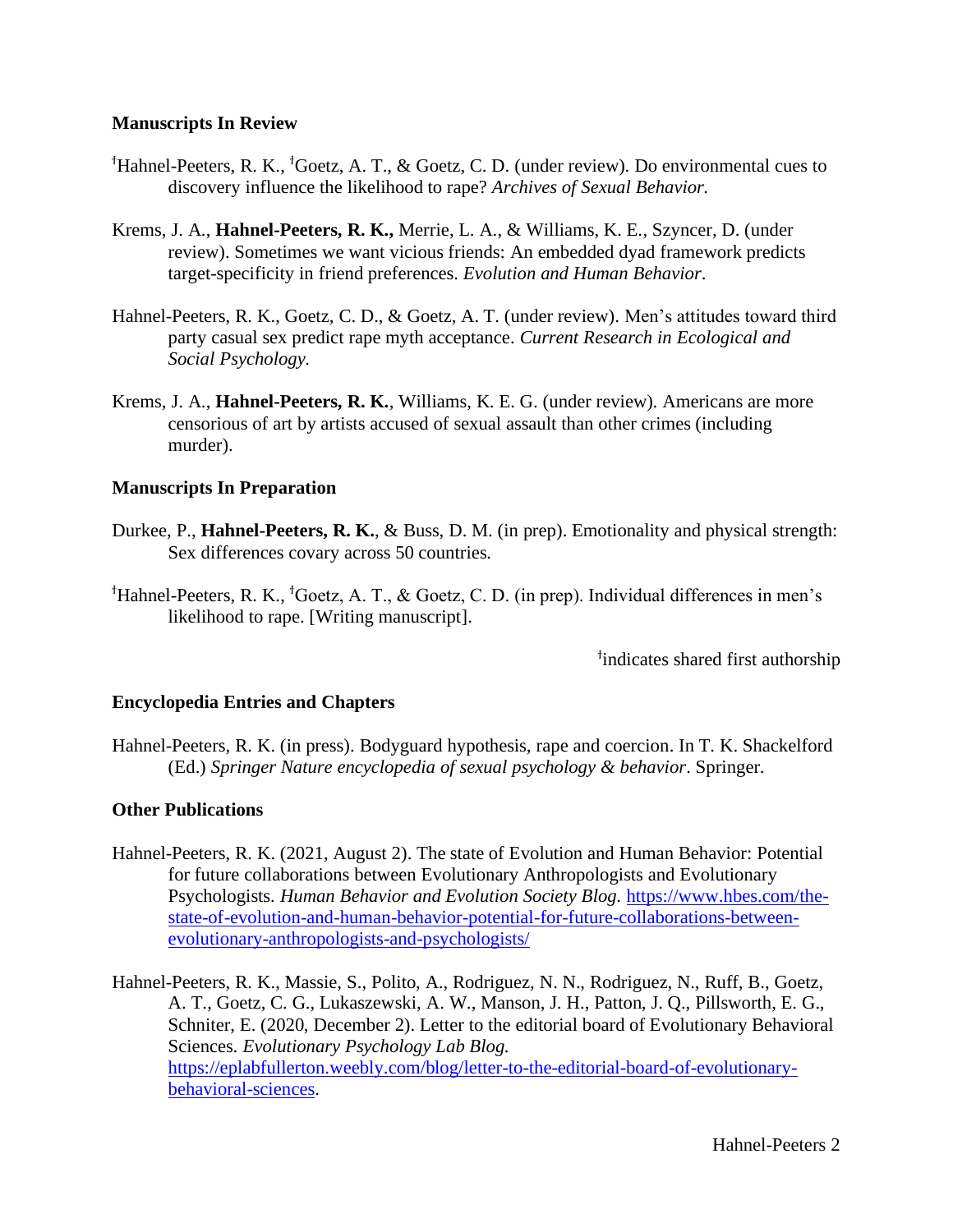Hahnel-Peeters, R. K., Massie, S., Polito, A., Rodriguez, N. N., Rodriguez, N., Ruff, B., Goetz, A. T., Goetz, C. D., Lukaszewski, A. W., Patton, J. Q., Pillsworth, E. G., & Schniter, E. (2020, July 8). Evolutionary Psychologists can't practice what they don't preach: A Response to Gallup (2020). *Evolutionary Psychology Lab Blog.* [https://eplabfullerton.weebly.com/blog/response-to-gallup-2020.](https://eplabfullerton.weebly.com/blog/response-to-gallup-2020)

# **AWARDS AND HONORS**

| 2022 | APS Student Grant Competition 2022 - Honorable Mention                       |
|------|------------------------------------------------------------------------------|
|      | Extended Association of Psychological Science membership                     |
| 2022 | James M. Young Endowment Award, UT Austin<br>\$750                           |
| 2022 | Clark A. Burnham Memorial Professional Development Award, UT Austin<br>\$500 |
| 2021 | Schweitzer Research and Creative Activities Award, CSU Fullerton<br>\$500    |
| 2020 | William D. Puzo Memorial Scholarship, CSU Fullerton<br>\$1,000               |
| 2020 | Emeriti Memorial and Benson Scholarship, CSU Fullerton<br>\$2,000            |

# **GRANTS AND FELLOWSHIPS**

| 2020-2021 | Elevar and Graduate Equity Fellowship, CSU Fullerton<br>\$4,000                        |
|-----------|----------------------------------------------------------------------------------------|
| 2020      | Giles T. Brown Travel Grant, CSU Fullerton<br>\$500                                    |
| 2020      | Humanities and Social Sciences Inter-Club Council Travel Grant, CSU Fullerton<br>\$100 |
| 2020      | Psi Chi International Honors Society Undergraduate Research Grant<br>\$1,495           |
| 2019      | Humanities and Social Sciences Inter-Club Council Travel Grant, CSU Fullerton<br>\$600 |

# **CONFERENCE PRESENTATIONS**

# **Symposia Organized**

"Underexplored Topics in Female Sociality," organizer, Human Behavior and Evolution Society Still Virtually Everywhere. June 2022.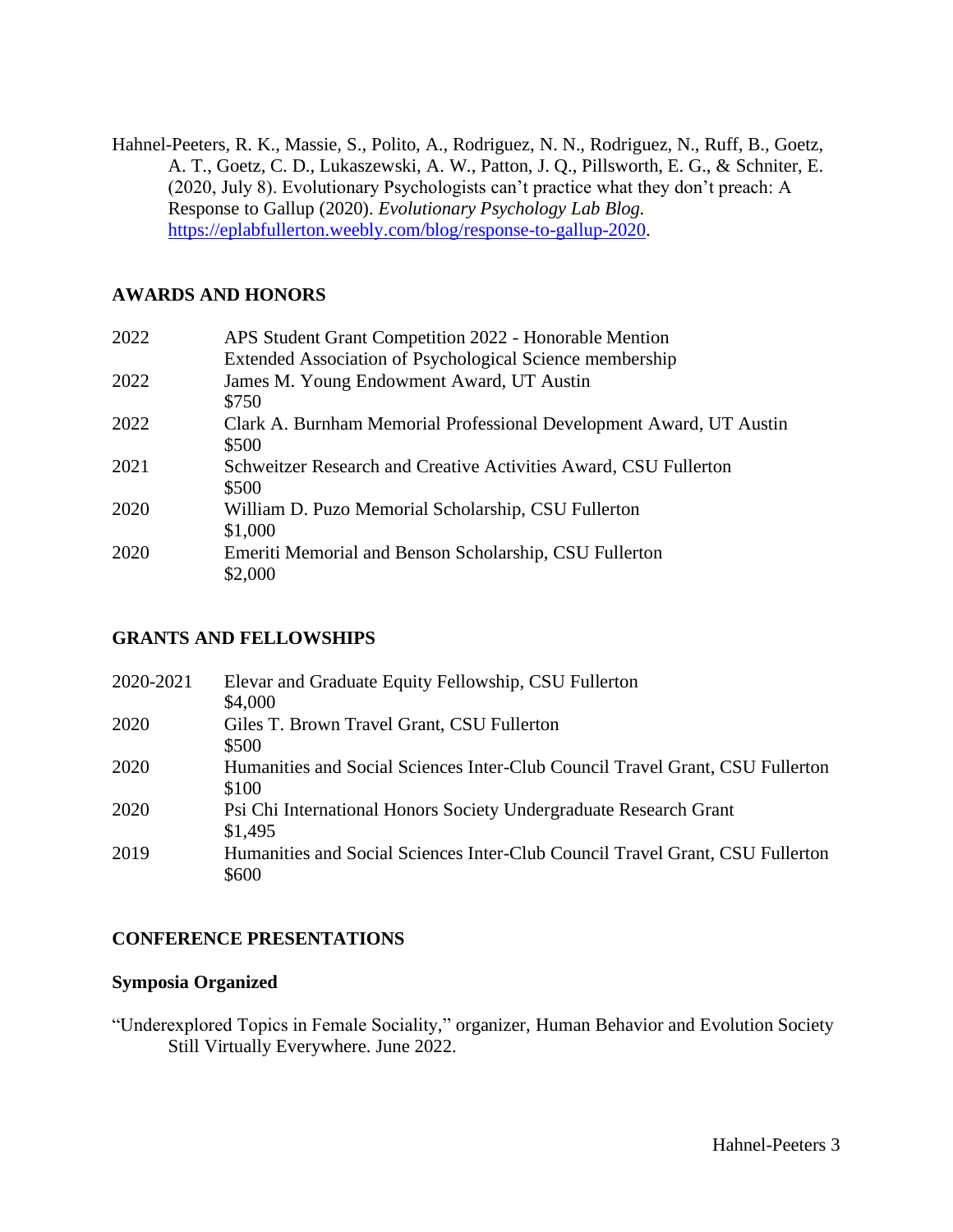#### **Papers Presented**

- Hahnel-Peeters, R. K., & Buss, D. M. *Are women's use of social allies as bodyguards perpetrator specific?* (May, 2022). Talk presented at the California Workshop of Evolutionary Social Sciences, Fullerton, CA.
- Hahnel-Peeters, R. K., Goetz, A. T. *Development and validation of the Rape Excusing Attitudes and Language Scale*. (April, 2022). Data Blitz presented at the North-Eastern Evolutionary Psychology Society Conference, Pittsburgh, PA.
- Krems, J. A., **Hahnel-Peeters, R. K.**, Merrie, L. A., & Williams, K. E. G. (October, 2021). *Target-specific friend preferences: When we want kind, trustworthy, but also vicious friends.* Talk presented at the Society of Experimental Social Psychology annual conference, Santa Barbara, CA.
- Krems, J. A., **Hahnel-Peeters, R. K.**, & Merrie, L. A. (June, 2021). *Target-specific friend preferences: When we want kind, trustworthy, but also vicious friends.* Talk presented at the Human Behavior and Evolution Society annual conference, Virtually Everywhere.
- Hahnel-Peeters, R. K., & Goetz, A. T. *Reproductive strategies predicting rape myth acceptance: A test of the reproductive morality model.* (March, 2020). Talk presented at the 25<sup>th</sup> annual Psychology Day, California State University Fullerton, CA.
- Hahnel-Peeters, R. K., Ngov, C., & Goetz, A. T. *She asked for it, and he didn't mean to: Reproductive strategies predict rape myth acceptance.* (November, 2019). Talk presented at the annual meeting of Southwestern Association of Biological Anthropology, Phoenix, AZ.

#### **Posters Presented**

- Hahnel-Peeters, R. K., & Buss, D. M. *Are women's use of social allies as bodyguards perpetrator specific?* (June, 2022). Poster presented at the Human Behavior and Evolution Society annual conference, Still Virtually Everywhere.
- Hahnel-Peeters, R. K., Tsai, J.\*, Goetz, C. D., & Goetz, A. T. *Men's attitudes toward third party casual sex predict rape myth acceptance.* (April, 2022). Poster presented at the Longhorn Research Poster Session, Austin, TX.
- Hahnel-Peeters, R. K., Lee, S.\*, & Goetz, A. T. *Development and validation of the Rape Excusing Attitudes and Language Scale.* (February, 2022). Poster presented at the Evolutionary Pre-Conference hosted by the Society of Personality and Social Psychology, San Francisco, CA.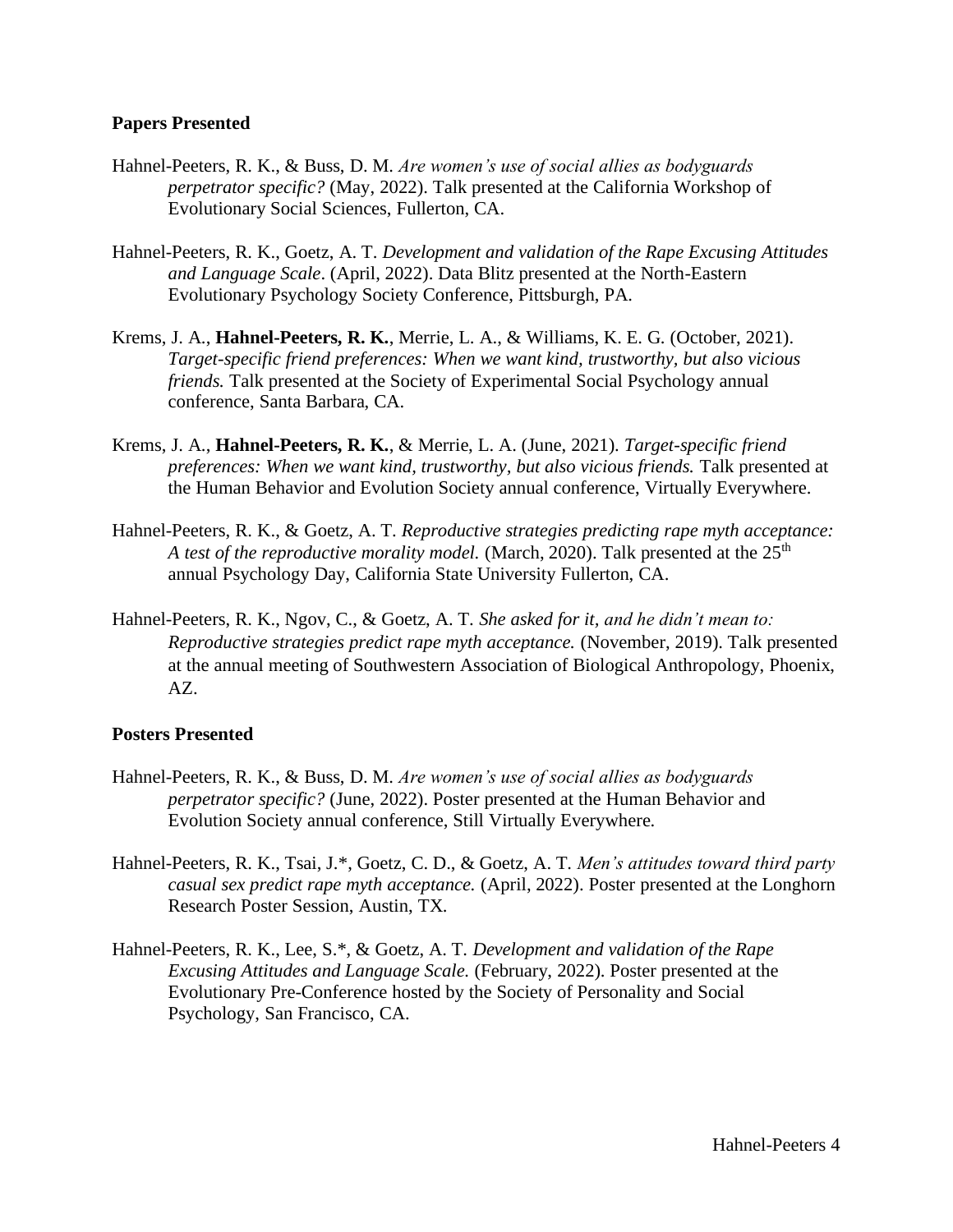- Hahnel-Peeters, R. K., Goetz, C. G., & Goetz, A. T. (June, 2021). *How attitudes about casual sex influence judgments of rape victims and perpetrators: An experimental test of the reproductive morality model*. Poster presented at the Human Behavior and Evolution Society annual conference, Virtually Everywhere.
- Hahnel-Peeters, R. K., \*Nguyen, S., & Goetz, A. T. *How attitudes about casual sex influence judgments of rape victims and perpetrators: A preliminary experimental test of the reproductive morality model*. (April, 2021). Poster presented at the Virtual HSS Student Research Symposium.
- Hahnel-Peeters, R. K., & Goetz, A. T. *How attitudes about casual sex influence judgments of rape victims and perpetrators: A preliminary experimental test of the reproductive morality model.* (February, 2021). Poster presented at the Evolutionary Psychology Preconference of the annual meeting of the Society for Personality and Social Psychology.
- Hahnel-Peeters, R. K., & Goetz, A. T. *Adding insult to injury: Attitudes toward casual sex is a unique predictor of rape myth acceptance for men but not women.* (August, 2020). Poster presented in the Society for Personality and Social Psychology Division of American Psychological Association Convention, Washington, DC. (Canceled due to COVID-19)
- Hahnel-Peeters, R. K., & Goetz, A. T. *Does exploitation of evolved landscape preferences increase perceived housing value?* (February, 2020). Poster presented at the annual meeting of the Society for Personality and Social Psychology, New Orleans, LA.
- Hahnel-Peeters, R. K., \*Garcia, K., Ngov, C., & Goetz, A. T. *She asked for it, and he didn't mean to: Reproductive strategies predict rape myth acceptance.* (November, 2019). Poster presented at Southern California Conferences for Undergraduate Research, San Marcos, CA.
- Hahnel-Peeters, R. K., \*Levine, S., Peeters, K., & Goetz, A. T. *Does exploitation of evolved landscape preferences increase perceived value of homesteads?* (November, 2019). Poster presented at Southern California Conferences for Undergraduate Research, San Marcos, CA.
- Hahnel-Peeters, R. K., Goetz, A., & Peeters, K. *Home is where the nature is: A content analysis of apartment buildings and neighborhoods*. (May, 2019). Poster presented at the annual meeting of the Human Behavior and Evolution Society, Boston, MA.
- Hahnel-Peeters, R. K., \*Duarte, H., Goetz, A., Peeters, K. *Home is where the nature is: A content analysis.* (April, 2019). Poster presented at the California Workshop for the Evolutionary Social Sciences, Chino Hills, CA.
- Hahnel-Peeters, R. K., Goetz, A., & Peeters, K. *Home is where the nature is: A content analysis*. (April, 2019). Poster presented at the Natural Sciences and Math Inter Club Council Research Symposium, Fullerton, CA.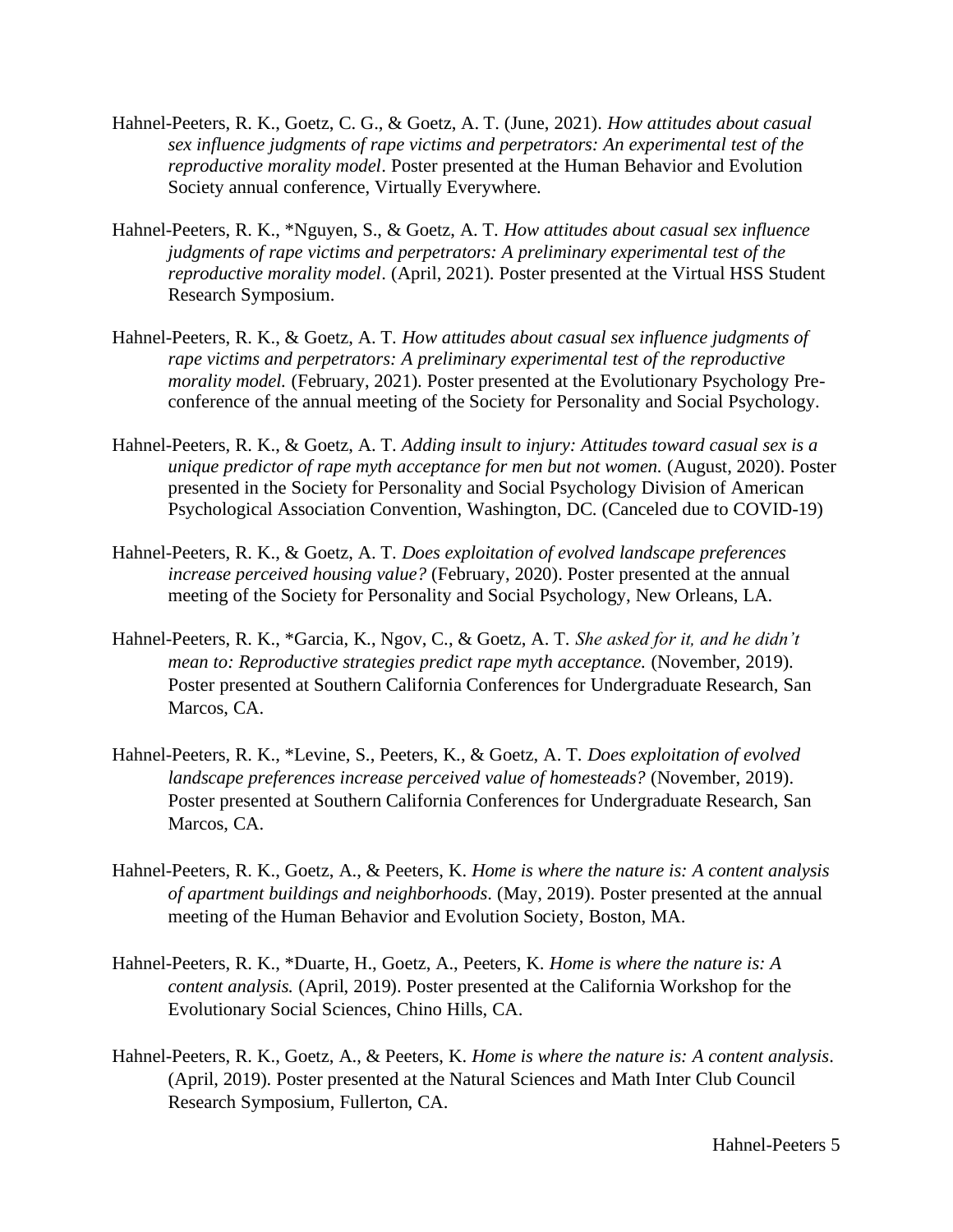\*Indicates presentation by supervised undergraduate research assistant

### **Panel Discussions**

- Hahnel-Peeters, R. K. *Graduate student research panel*. (April, 2020). Panel discussion at the Regional Psychology Undergraduate Research Conference at the University of Redlands, CA. (canceled due to COVID-19)
- Hahnel-Peeters, R. K. *Graduate student Q&A panel.* (April, 2020). Panel discussion at the Regional Psychology Undergraduate Research Conference at the University of Redlands, CA. (canceled due to COVID-19)

## **TEACHING EXPERIENCE**

#### **Teaching Assistantships – University of Texas at Austin**

| 2022 | Introduction to Statistics for Behavioral Sciences – Lab              |
|------|-----------------------------------------------------------------------|
| 2022 | Introduction to Human Sexuality – Head TA (Course Size: 470 students) |
| 2021 | <b>Health Psychology</b>                                              |

#### **Teaching Assistantships – California State University Fullerton**

| 2020 |  | <b>Introductory Psychology</b> |  |
|------|--|--------------------------------|--|
| .    |  |                                |  |

- 2019 2021 Evolutionary Psychology
- 2019 2021 Introduction to Research Methods
- 2019 2020 Psychology of Human Sexuality
- 2016 Intermediate Statistics
- 2016 Abnormal Psychology

#### **RESEARCH EXPERIENCE**

- 2021 Buss Lab University of Texas at Austin
- 2018 2021 Evolutionary Psychology Lab CSU Fullerton
- 2018 2021 Study of Human Nature Lab CSU Fullerton
- 2015 2016 HI-CARES Lab

#### **SERVICE TO PROFESSION**

|  | 2022 – 2024 Women in the Evolutionary Behavioral Sciences – Student Representative |  |  |  |  |  |  |
|--|------------------------------------------------------------------------------------|--|--|--|--|--|--|
|--|------------------------------------------------------------------------------------|--|--|--|--|--|--|

- 2020 2021 Referee for *American Psychological Science's* Student Research Awards
- 2016 2018 Western Psychological Association Student Campus Representative
- 2016 2017 Psi Chi International Honors Society Social Media Representative